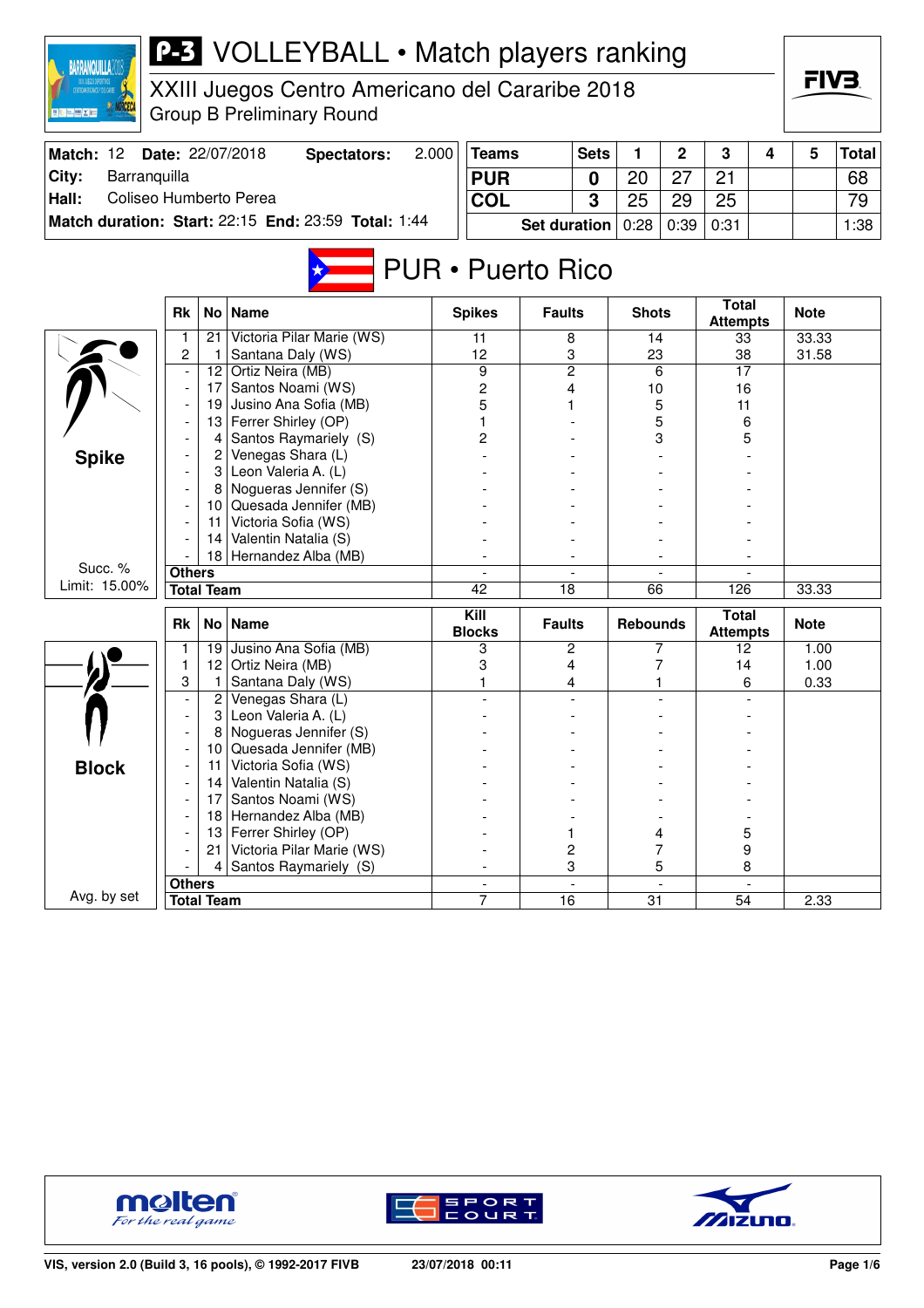| 2.000<br>Match: 12<br>Date: 22/07/2018<br><b>Teams</b><br>2<br>3<br>5<br><b>Total</b><br><b>Spectators:</b><br><b>Sets</b><br>1<br>4<br>City:<br>Barranquilla<br><b>PUR</b><br>20<br>27<br>21<br>68<br>0<br>Coliseo Humberto Perea<br>Hall:<br>3<br>25<br>25<br><b>COL</b><br>29<br>79<br>Match duration: Start: 22:15 End: 23:59 Total: 1:44<br><b>Set duration</b><br>0:28<br>0:39<br>0:31<br>1:38<br><b>PUR • Puerto Rico</b><br><b>Serve</b><br><b>Total</b><br>No   Name<br>Rk<br><b>Faults</b><br><b>Note</b><br>Aces<br><b>Hits</b><br><b>Attempts</b><br>Santos Noami (WS)<br>17<br>3<br>0.33<br>8<br>12<br>1<br>Venegas Shara (L)<br>$\overline{c}$<br>Leon Valeria A. (L)<br>3<br>Santos Raymariely (S)<br>9<br>9<br>4<br>Nogueras Jennifer (S)<br>8<br>6<br>6<br>10 Quesada Jennifer (MB)<br>Victoria Sofia (WS)<br>11<br>Ferrer Shirley (OP)<br>13<br>2<br>2<br><b>Serve</b><br>3<br>3<br>Valentin Natalia (S)<br>14<br>18 Hernandez Alba (MB) |
|------------------------------------------------------------------------------------------------------------------------------------------------------------------------------------------------------------------------------------------------------------------------------------------------------------------------------------------------------------------------------------------------------------------------------------------------------------------------------------------------------------------------------------------------------------------------------------------------------------------------------------------------------------------------------------------------------------------------------------------------------------------------------------------------------------------------------------------------------------------------------------------------------------------------------------------------------------|
|                                                                                                                                                                                                                                                                                                                                                                                                                                                                                                                                                                                                                                                                                                                                                                                                                                                                                                                                                            |
|                                                                                                                                                                                                                                                                                                                                                                                                                                                                                                                                                                                                                                                                                                                                                                                                                                                                                                                                                            |
|                                                                                                                                                                                                                                                                                                                                                                                                                                                                                                                                                                                                                                                                                                                                                                                                                                                                                                                                                            |
|                                                                                                                                                                                                                                                                                                                                                                                                                                                                                                                                                                                                                                                                                                                                                                                                                                                                                                                                                            |
|                                                                                                                                                                                                                                                                                                                                                                                                                                                                                                                                                                                                                                                                                                                                                                                                                                                                                                                                                            |
|                                                                                                                                                                                                                                                                                                                                                                                                                                                                                                                                                                                                                                                                                                                                                                                                                                                                                                                                                            |
|                                                                                                                                                                                                                                                                                                                                                                                                                                                                                                                                                                                                                                                                                                                                                                                                                                                                                                                                                            |
|                                                                                                                                                                                                                                                                                                                                                                                                                                                                                                                                                                                                                                                                                                                                                                                                                                                                                                                                                            |
|                                                                                                                                                                                                                                                                                                                                                                                                                                                                                                                                                                                                                                                                                                                                                                                                                                                                                                                                                            |
|                                                                                                                                                                                                                                                                                                                                                                                                                                                                                                                                                                                                                                                                                                                                                                                                                                                                                                                                                            |
|                                                                                                                                                                                                                                                                                                                                                                                                                                                                                                                                                                                                                                                                                                                                                                                                                                                                                                                                                            |
|                                                                                                                                                                                                                                                                                                                                                                                                                                                                                                                                                                                                                                                                                                                                                                                                                                                                                                                                                            |
|                                                                                                                                                                                                                                                                                                                                                                                                                                                                                                                                                                                                                                                                                                                                                                                                                                                                                                                                                            |
|                                                                                                                                                                                                                                                                                                                                                                                                                                                                                                                                                                                                                                                                                                                                                                                                                                                                                                                                                            |
|                                                                                                                                                                                                                                                                                                                                                                                                                                                                                                                                                                                                                                                                                                                                                                                                                                                                                                                                                            |
|                                                                                                                                                                                                                                                                                                                                                                                                                                                                                                                                                                                                                                                                                                                                                                                                                                                                                                                                                            |
| 12 Ortiz Neira (MB)<br>13<br>14                                                                                                                                                                                                                                                                                                                                                                                                                                                                                                                                                                                                                                                                                                                                                                                                                                                                                                                            |
| Santana Daly (WS)<br>6<br>7<br>$\mathbf{1}$                                                                                                                                                                                                                                                                                                                                                                                                                                                                                                                                                                                                                                                                                                                                                                                                                                                                                                                |
| Jusino Ana Sofia (MB)<br>7<br>19<br>6                                                                                                                                                                                                                                                                                                                                                                                                                                                                                                                                                                                                                                                                                                                                                                                                                                                                                                                      |
| 7<br>2<br>21<br>Victoria Pilar Marie (WS)<br>9                                                                                                                                                                                                                                                                                                                                                                                                                                                                                                                                                                                                                                                                                                                                                                                                                                                                                                             |
| <b>Others</b>                                                                                                                                                                                                                                                                                                                                                                                                                                                                                                                                                                                                                                                                                                                                                                                                                                                                                                                                              |
| Avg. by set<br><b>Total Team</b><br>8<br>69<br>0.33<br>60<br>1                                                                                                                                                                                                                                                                                                                                                                                                                                                                                                                                                                                                                                                                                                                                                                                                                                                                                             |
| <b>Team</b><br>Opponent errors & Team faults<br>3<br>18<br>21                                                                                                                                                                                                                                                                                                                                                                                                                                                                                                                                                                                                                                                                                                                                                                                                                                                                                              |
| <b>Total</b><br>No Name<br><b>Note</b><br>Rk<br><b>Faults</b><br><b>Receptions</b><br><b>Digs</b><br><b>Attempts</b>                                                                                                                                                                                                                                                                                                                                                                                                                                                                                                                                                                                                                                                                                                                                                                                                                                       |
| Venegas Shara (L)<br>5<br>3.67<br>2<br>11<br>20<br>4                                                                                                                                                                                                                                                                                                                                                                                                                                                                                                                                                                                                                                                                                                                                                                                                                                                                                                       |
| $\overline{c}$<br>Victoria Pilar Marie (WS)<br>7<br>21<br>8<br>23<br>2.67<br>8                                                                                                                                                                                                                                                                                                                                                                                                                                                                                                                                                                                                                                                                                                                                                                                                                                                                             |
| 3<br>Santana Daly (WS)<br>7<br>6<br>10<br>23<br>2.00<br>1                                                                                                                                                                                                                                                                                                                                                                                                                                                                                                                                                                                                                                                                                                                                                                                                                                                                                                  |
| 3<br>4<br>Santos Raymariely (S)<br>3<br>8<br>14<br>1.00<br>4<br>5<br>$\overline{c}$<br>Valentin Natalia (S)<br>2<br>0.67<br> 4                                                                                                                                                                                                                                                                                                                                                                                                                                                                                                                                                                                                                                                                                                                                                                                                                             |
| 5<br>19<br>2<br>Jusino Ana Sofia (MB)<br>4<br>6<br>0.67                                                                                                                                                                                                                                                                                                                                                                                                                                                                                                                                                                                                                                                                                                                                                                                                                                                                                                    |
| 5<br>Santos Noami (WS)<br>17<br>2<br>10<br>0.67<br>4<br>4                                                                                                                                                                                                                                                                                                                                                                                                                                                                                                                                                                                                                                                                                                                                                                                                                                                                                                  |
| Nogueras Jennifer (S)<br>8<br><b>Dig</b><br>0.33<br>8<br>1<br>1                                                                                                                                                                                                                                                                                                                                                                                                                                                                                                                                                                                                                                                                                                                                                                                                                                                                                            |
| 12 Ortiz Neira (MB)<br>8<br>2<br>3<br>0.33<br>1                                                                                                                                                                                                                                                                                                                                                                                                                                                                                                                                                                                                                                                                                                                                                                                                                                                                                                            |
| 3 Leon Valeria A. (L)<br>2<br>3<br>0.33<br>8<br>1<br>$\blacksquare$                                                                                                                                                                                                                                                                                                                                                                                                                                                                                                                                                                                                                                                                                                                                                                                                                                                                                        |
| Quesada Jennifer (MB)<br>10<br>$\overline{\phantom{a}}$                                                                                                                                                                                                                                                                                                                                                                                                                                                                                                                                                                                                                                                                                                                                                                                                                                                                                                    |
| Victoria Sofia (WS)<br>11 <sup>1</sup>                                                                                                                                                                                                                                                                                                                                                                                                                                                                                                                                                                                                                                                                                                                                                                                                                                                                                                                     |
| 13 Ferrer Shirley (OP)<br>4<br>$\overline{4}$                                                                                                                                                                                                                                                                                                                                                                                                                                                                                                                                                                                                                                                                                                                                                                                                                                                                                                              |
| 18 Hernandez Alba (MB)<br>$\blacksquare$<br>$\blacksquare$<br>$\overline{\phantom{a}}$<br>$\overline{\phantom{a}}$                                                                                                                                                                                                                                                                                                                                                                                                                                                                                                                                                                                                                                                                                                                                                                                                                                         |
| <b>Others</b><br>Avg. by set<br>$\overline{37}$<br>12.33<br>$\overline{28}$<br><b>Total Team</b><br>44<br>109                                                                                                                                                                                                                                                                                                                                                                                                                                                                                                                                                                                                                                                                                                                                                                                                                                              |



**BARRANQUILLA2018** 



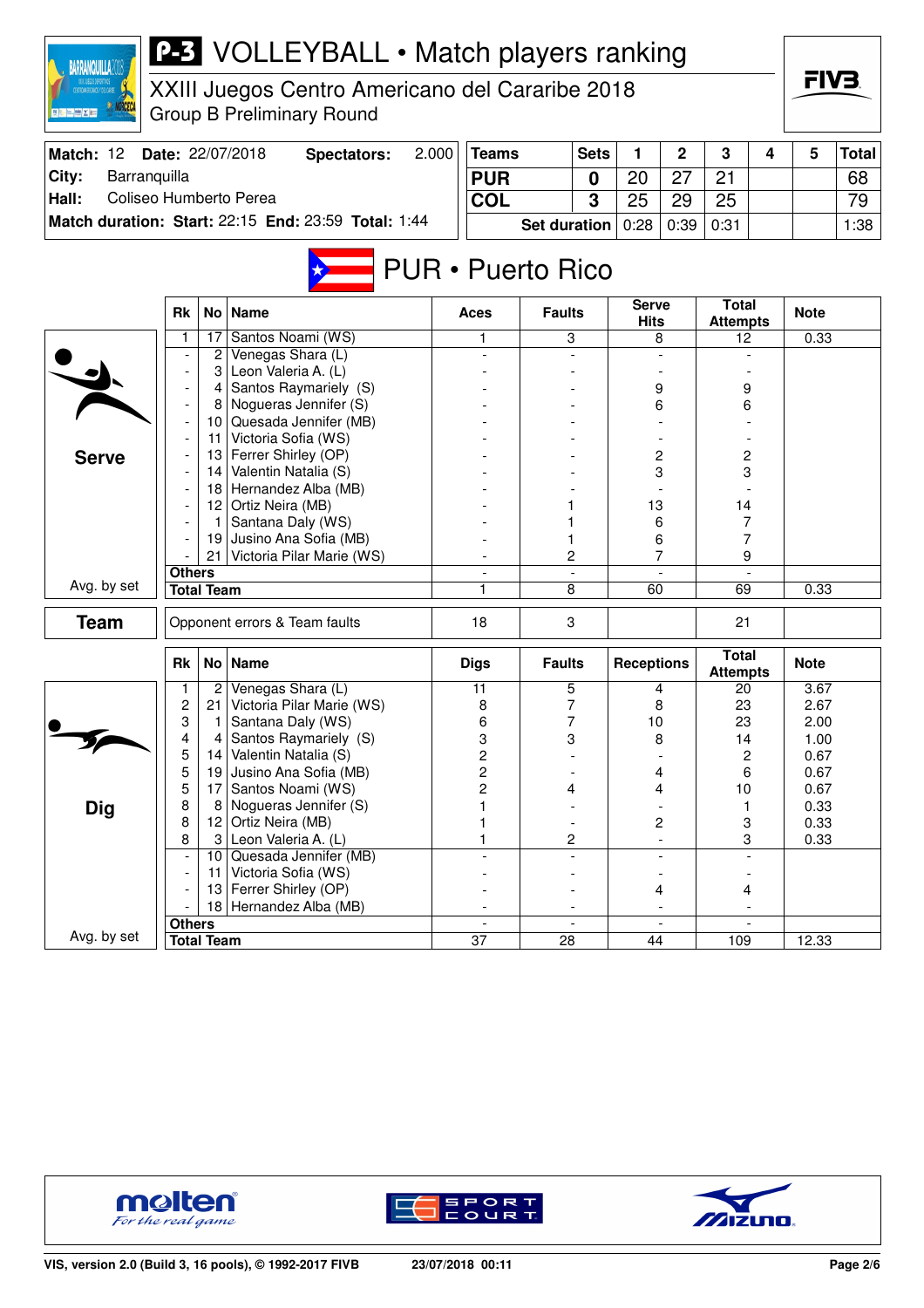| ※ 百度 はずる                        |                     |                   | XXIII Juegos Centro Americano del Cararibe 2018<br><b>Group B Preliminary Round</b> |       |                                            |                     |                          |                                   |                          |                                 |   | FIV3.       |              |
|---------------------------------|---------------------|-------------------|-------------------------------------------------------------------------------------|-------|--------------------------------------------|---------------------|--------------------------|-----------------------------------|--------------------------|---------------------------------|---|-------------|--------------|
| Match: 12                       |                     |                   | Date: 22/07/2018<br><b>Spectators:</b>                                              | 2.000 | <b>Teams</b>                               |                     | <b>Sets</b>              | 1.                                | $\mathbf{2}$             | 3                               | 4 | 5           | <b>Total</b> |
| City:<br>Barranquilla           |                     |                   |                                                                                     |       | <b>PUR</b>                                 |                     | 0                        | 20                                | 27                       | 21                              |   |             | 68           |
| Coliseo Humberto Perea<br>Hall: |                     |                   |                                                                                     |       | <b>COL</b>                                 |                     | 3                        | 25                                | 29                       | 25                              |   |             | 79           |
|                                 |                     |                   | Match duration: Start: 22:15 End: 23:59 Total: 1:44                                 |       |                                            | <b>Set duration</b> |                          | 0:28                              | 0:39                     | 0:31                            |   |             | 1:38         |
|                                 | Rk                  |                   | No Name                                                                             |       | <b>PUR</b> • Puerto Rico<br><b>Running</b> | <b>Faults</b>       |                          | <b>Still</b>                      |                          | <b>Total</b>                    |   | <b>Note</b> |              |
|                                 |                     |                   |                                                                                     |       | <b>Sets</b>                                |                     |                          | <b>Sets</b>                       |                          | <b>Attempts</b>                 |   |             |              |
|                                 | 1<br>$\overline{c}$ | 4                 | Santos Raymariely (S)<br>12 Ortiz Neira (MB)                                        |       | 28                                         |                     | 2                        | 77                                |                          | 107                             |   | 9.33        |              |
|                                 |                     | 1.                | Santana Daly (WS)                                                                   |       | 1                                          |                     |                          |                                   | 2<br>3                   | 3<br>3                          |   | 0.33        |              |
|                                 |                     | 2                 | Venegas Shara (L)                                                                   |       |                                            |                     |                          |                                   | 4                        |                                 |   |             |              |
|                                 |                     | 3                 | Leon Valeria A. (L)                                                                 |       |                                            |                     |                          |                                   |                          |                                 |   |             |              |
|                                 |                     | 8                 | Nogueras Jennifer (S)                                                               |       |                                            |                     |                          |                                   |                          |                                 |   |             |              |
|                                 |                     |                   | 10 Quesada Jennifer (MB)                                                            |       |                                            |                     |                          |                                   |                          |                                 |   |             |              |
| <b>Set</b>                      |                     |                   | 11 Victoria Sofia (WS)                                                              |       |                                            |                     |                          |                                   |                          |                                 |   |             |              |
|                                 |                     |                   | 13 Ferrer Shirley (OP)                                                              |       |                                            |                     |                          |                                   |                          |                                 |   |             |              |
|                                 |                     |                   | 14 Valentin Natalia (S)                                                             |       |                                            |                     |                          |                                   |                          |                                 |   |             |              |
|                                 |                     | 17                | Santos Noami (WS)                                                                   |       |                                            |                     |                          |                                   |                          |                                 |   |             |              |
|                                 |                     | 18                | Hernandez Alba (MB)                                                                 |       |                                            |                     |                          |                                   |                          |                                 |   |             |              |
|                                 |                     | 21                | 19 Jusino Ana Sofia (MB)<br>Victoria Pilar Marie (WS)                               |       |                                            |                     |                          |                                   | 2                        | 1<br>2                          |   |             |              |
|                                 | <b>Others</b>       |                   |                                                                                     |       | $\overline{a}$                             |                     | $\overline{\phantom{a}}$ |                                   | $\overline{\phantom{a}}$ |                                 |   |             |              |
| Avg. by set                     |                     | <b>Total Team</b> |                                                                                     |       | 29                                         | 2                   |                          | 96                                |                          | 127                             |   | 9.67        |              |
|                                 |                     |                   |                                                                                     |       |                                            |                     |                          |                                   |                          |                                 |   |             |              |
|                                 | <b>Rk</b>           |                   | No   Name                                                                           |       | <b>Excellents</b>                          | <b>Faults</b>       |                          | <b>Serve</b><br><b>Receptions</b> |                          | <b>Total</b><br><b>Attempts</b> |   | <b>Note</b> |              |
|                                 | 1                   |                   | 17 Santos Noami (WS)                                                                |       | 11                                         |                     |                          |                                   | 7                        | 18                              |   | 61.11       |              |
|                                 | 2                   | 2                 | Venegas Shara (L)                                                                   |       | 10                                         |                     |                          |                                   | 9                        | 19                              |   | 52.63       |              |
|                                 | 3                   | 1<br>21           | Santana Daly (WS)<br>Victoria Pilar Marie (WS)                                      |       | 7<br>$\overline{2}$                        | 2<br>1              |                          | 14                                | 9                        | 23<br>12                        |   | 21.74       |              |
|                                 |                     | 3                 | Leon Valeria A. (L)                                                                 |       |                                            |                     |                          |                                   |                          |                                 |   |             |              |
|                                 |                     | 8                 | Nogueras Jennifer (S)                                                               |       |                                            |                     |                          |                                   |                          |                                 |   |             |              |
|                                 |                     | 10                | Quesada Jennifer (MB)                                                               |       |                                            |                     |                          |                                   |                          |                                 |   |             |              |
| <b>Reception</b>                |                     |                   | 11 Victoria Sofia (WS)                                                              |       |                                            |                     |                          |                                   |                          |                                 |   |             |              |
|                                 |                     | 12                | Ortiz Neira (MB)                                                                    |       |                                            |                     |                          |                                   |                          |                                 |   |             |              |
|                                 |                     |                   | 13 Ferrer Shirley (OP)                                                              |       |                                            |                     |                          |                                   |                          |                                 |   |             |              |
|                                 |                     |                   | 14 Valentin Natalia (S)                                                             |       |                                            |                     |                          |                                   |                          |                                 |   |             |              |
|                                 |                     |                   | 18 Hernandez Alba (MB)                                                              |       |                                            |                     |                          |                                   |                          |                                 |   |             |              |
|                                 |                     | 19                | Jusino Ana Sofia (MB)                                                               |       |                                            |                     |                          |                                   |                          |                                 |   |             |              |
| Eff. %                          |                     | 4                 | Santos Raymariely (S)                                                               |       |                                            | 1                   |                          |                                   |                          |                                 |   |             |              |
| Limit: 20.00%                   | <b>Others</b>       | <b>Total Team</b> |                                                                                     |       | 30                                         |                     | 4                        | 39                                |                          | 73                              |   | 35.62       |              |
|                                 |                     |                   |                                                                                     |       |                                            |                     |                          |                                   |                          |                                 |   |             |              |



BARRANQUILLA2018





FIV<sub>3</sub>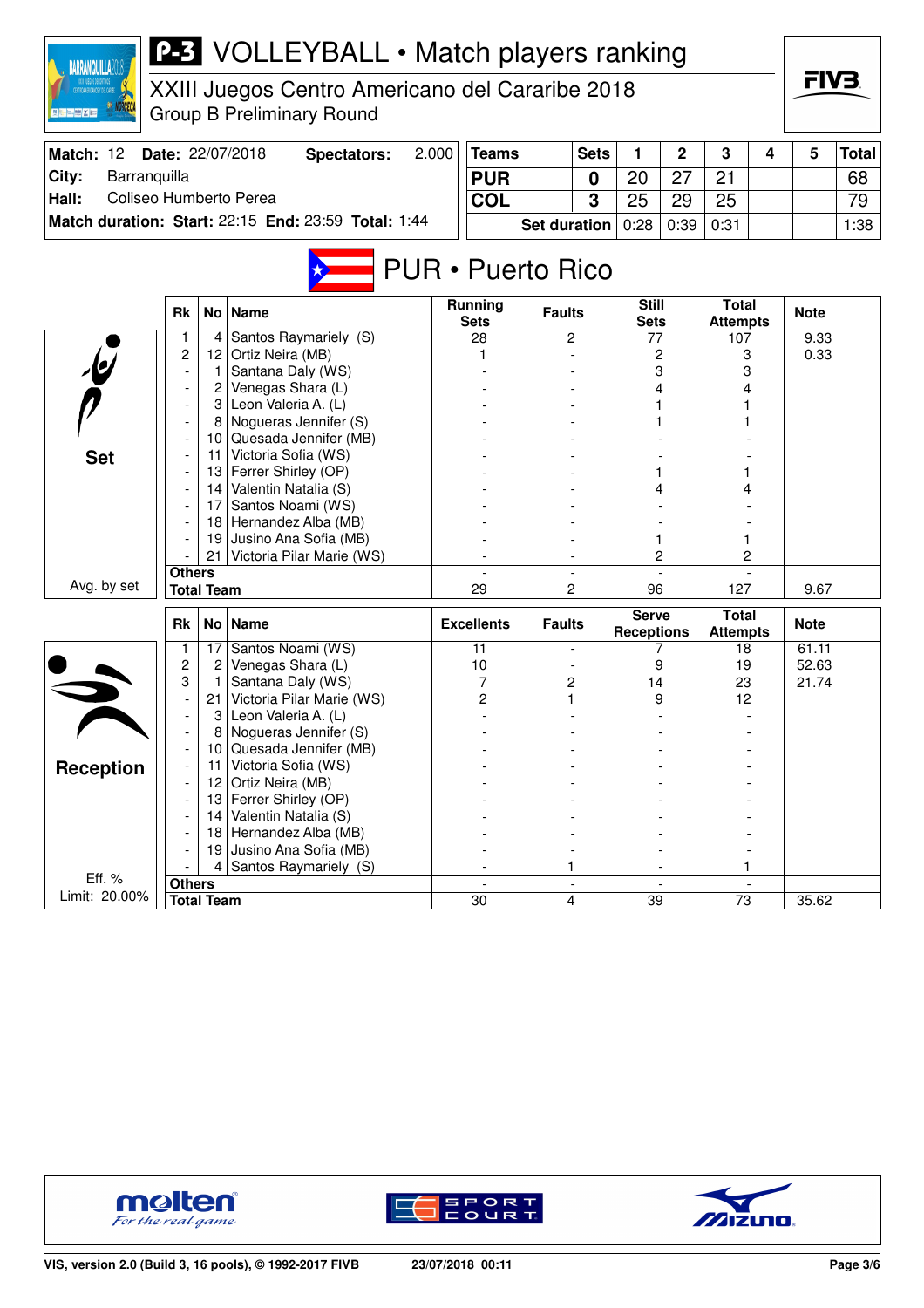

XXIII Juegos Centro Americano del Cararibe 2018 Group B Preliminary Round

| Match: 12     | <b>Date: 22/07/2018</b>                             | Spectators: | 2.0001 | <b>Teams</b>                  | <b>Sets</b> |                | ົ  | ≏      |  | Total│ |
|---------------|-----------------------------------------------------|-------------|--------|-------------------------------|-------------|----------------|----|--------|--|--------|
| ∣Citv:        | Barranguilla                                        |             |        | <b>PUR</b>                    |             | 2 <sup>c</sup> |    | 21     |  | 68     |
| $\vert$ Hall: | Coliseo Humberto Perea                              |             |        | <b>COL</b>                    |             | 25             | 29 | 25     |  | 79     |
|               | Match duration: Start: 22:15 End: 23:59 Total: 1:44 |             |        | Set duration $0.28 \mid 0.39$ |             |                |    | ∣ 0:31 |  | 1:38   |

# COL • Colombia

|               | <b>Rk</b>                | No                | <b>Name</b>                   | <b>Spikes</b>         | <b>Faults</b>            | <b>Shots</b>         | <b>Total</b><br><b>Attempts</b> | <b>Note</b> |
|---------------|--------------------------|-------------------|-------------------------------|-----------------------|--------------------------|----------------------|---------------------------------|-------------|
|               |                          | 18                | Martinez Maria Margarita (WS) | 11                    |                          | 20                   | 31                              | 35.48       |
|               | $\overline{2}$           | 19                | Coneo Amanda (WS)             | 10                    | 5                        | 15                   | 30                              | 33.33       |
|               | 3                        | 3                 | Segovia Dayana (WS)           | 11                    | $\overline{7}$           | 19                   | 37                              | 29.73       |
|               | $\overline{a}$           | 16                | Rangel Melissa (MB)           | 1                     | $\overline{a}$           | 9                    | 10                              |             |
|               | $\overline{\phantom{a}}$ | $\overline{c}$    | Soto Yeisy (MB)               | 4                     | 1                        | $\overline{c}$       | 7                               |             |
|               |                          | 20                | Pasos Veronica (OP)           | $\overline{2}$        |                          | $\overline{c}$       | $\overline{4}$                  |             |
|               |                          | 15                | Marin Maria Alejandra (S)     |                       | 1                        | 1                    | 2                               |             |
| <b>Spike</b>  |                          | 5                 | Olaya Ana Karina (WS)         |                       |                          |                      |                                 |             |
|               |                          | 6                 | Carabali Valerin (MB)         |                       |                          |                      |                                 |             |
|               |                          | 9                 | Toro Juliana (L)              |                       |                          |                      |                                 |             |
|               |                          | 11                | Perez Giselle (WS)            |                       |                          |                      |                                 |             |
|               |                          | 12                | Montaño Ivonne (OP)           |                       |                          |                      |                                 |             |
|               |                          | 14                | Velasquez Angie (S)           |                       |                          |                      |                                 |             |
|               |                          | 17                | Sarmiento Maria (L)           |                       |                          |                      |                                 |             |
| Succ. %       | <b>Others</b>            |                   |                               |                       | $\overline{\phantom{0}}$ |                      |                                 |             |
| Limit: 15.00% |                          | <b>Total Team</b> |                               | 39                    | 14                       | 68                   | 121                             | 32.23       |
|               |                          |                   |                               |                       |                          |                      |                                 |             |
|               | <b>Rk</b>                |                   | No   Name                     | Kill<br><b>Blocks</b> | <b>Faults</b>            | <b>Rebounds</b>      | <b>Total</b><br><b>Attempts</b> | <b>Note</b> |
|               | $\mathbf{1}$             | 3                 | Segovia Dayana (WS)           | 4                     | 3                        | 1.                   | 8                               | 1.33        |
|               | $\overline{c}$           | 16                | Rangel Melissa (MB)           | 2                     |                          | 8                    | 10                              | 0.67        |
|               | 2                        | $\overline{c}$    | Soto Yeisy (MB)               | 2                     | 3                        | 6                    | 11                              | 0.67        |
|               | 4                        | 18                | Martinez Maria Margarita (WS) |                       |                          | $\overline{c}$       | 3                               | 0.33        |
|               | 4                        | 19                | Coneo Amanda (WS)             |                       | 1                        | 3                    | 5                               | 0.33        |
|               |                          | 5                 | Olaya Ana Karina (WS)         |                       |                          |                      |                                 |             |
|               |                          | 9                 | Toro Juliana (L)              |                       |                          |                      |                                 |             |
| <b>Block</b>  |                          | 11                | Perez Giselle (WS)            |                       |                          |                      |                                 |             |
|               |                          | 12                | Montaño Ivonne (OP)           |                       |                          |                      |                                 |             |
|               |                          | 14                | Velasquez Angie (S)           |                       |                          |                      |                                 |             |
|               |                          | 17                | Sarmiento Maria (L)           |                       |                          |                      |                                 |             |
|               |                          | 15                | Marin Maria Alejandra (S)     |                       | 2                        |                      | 3                               |             |
|               |                          | 6                 | Carabali Valerin (MB)         |                       | 1                        |                      |                                 |             |
|               |                          | 20 <sub>1</sub>   | Pasos Veronica (OP)           |                       | 2                        |                      | 2                               |             |
| Avg. by set   | <b>Others</b>            | <b>Total Team</b> |                               | $\blacksquare$<br>10  | $\blacksquare$<br>12     | $\blacksquare$<br>21 | $\mathbf{r}$<br>43              | 3.33        |





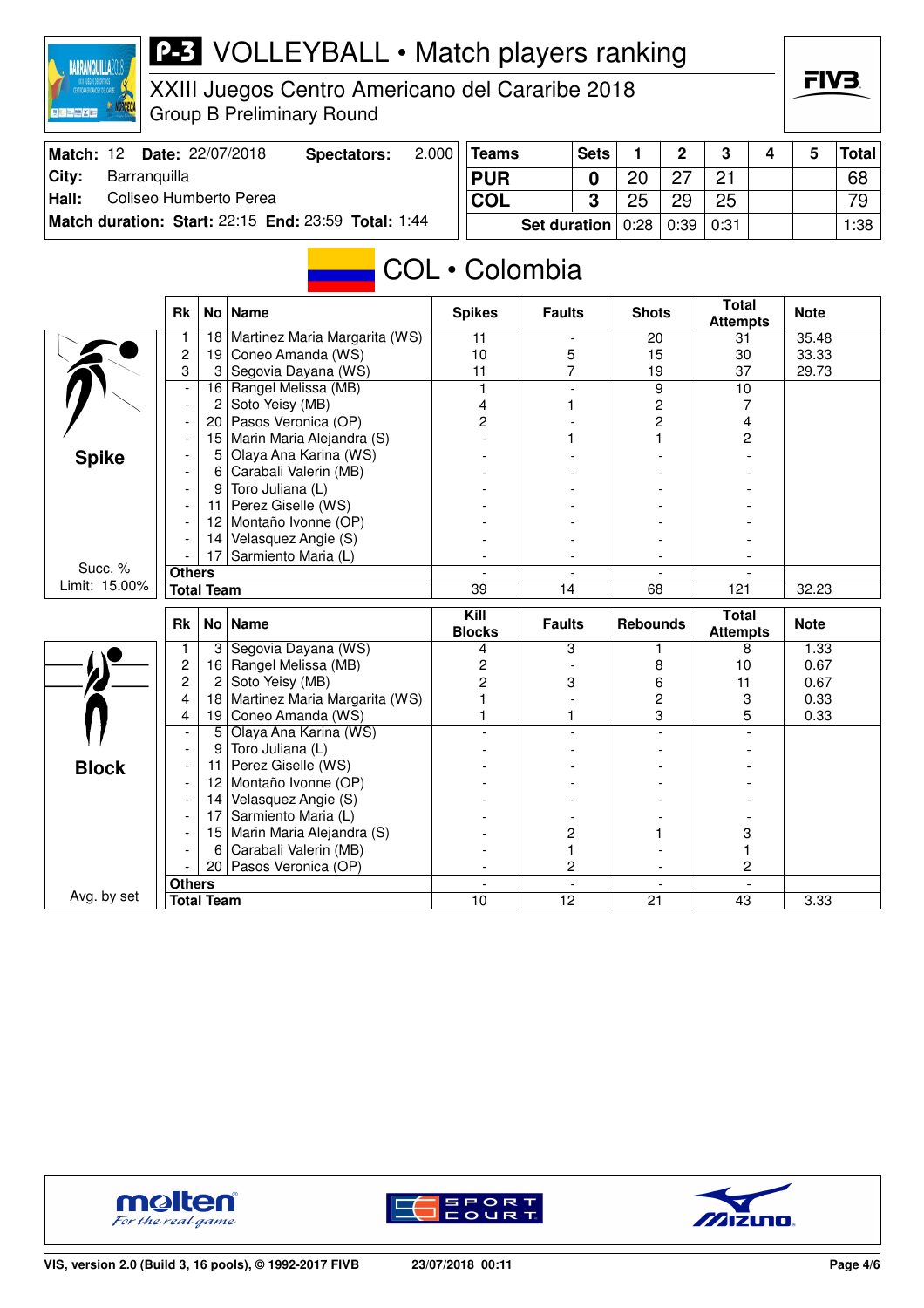

XXIII Juegos Centro Americano del Cararibe 2018 Group B Preliminary Round

| Match: 12 |              | <b>Date: 22/07/2018</b> | Spectators:                                         | 2.000 | Teams      |              | <b>Sets</b> |                  | C  | ≏    |  | Total |
|-----------|--------------|-------------------------|-----------------------------------------------------|-------|------------|--------------|-------------|------------------|----|------|--|-------|
| ∣Citv:    | Barranguilla |                         |                                                     |       | <b>PUR</b> |              |             | റ്റ              |    | 21   |  | 68    |
| Hall:     |              | Coliseo Humberto Perea  |                                                     |       | COL        |              |             | 25               | 29 | 25   |  | 79    |
|           |              |                         | Match duration: Start: 22:15 End: 23:59 Total: 1:44 |       |            | Set duration |             | $0:28 \mid 0:39$ |    | 0:31 |  | 1:38  |

#### COL • Colombia

|              | <b>Rk</b>                |                   | No   Name                     | <b>Aces</b>              | <b>Faults</b>                  | <b>Serve</b><br><b>Hits</b> | <b>Total</b><br><b>Attempts</b> | <b>Note</b> |
|--------------|--------------------------|-------------------|-------------------------------|--------------------------|--------------------------------|-----------------------------|---------------------------------|-------------|
|              | 1                        | 14                | Velasquez Angie (S)           | 2                        |                                | 3                           | 5                               | 0.67        |
|              | $\overline{c}$           | 2                 | Soto Yeisy (MB)               | 1                        | 1                              | 8                           | 10                              | 0.33        |
|              | $\overline{c}$           | 3                 | Segovia Dayana (WS)           | 1                        | $\overline{c}$                 | 4                           | 7                               | 0.33        |
|              | $\overline{\phantom{a}}$ | 5                 | Olaya Ana Karina (WS)         |                          | $\overline{a}$                 |                             |                                 |             |
|              | $\overline{\phantom{a}}$ | 6                 | Carabali Valerin (MB)         |                          |                                |                             |                                 |             |
|              | $\blacksquare$           | 9                 | Toro Juliana (L)              |                          |                                |                             |                                 |             |
|              | $\overline{\phantom{a}}$ | 11                | Perez Giselle (WS)            |                          |                                |                             |                                 |             |
| <b>Serve</b> |                          | 12 <sup>2</sup>   | Montaño Ivonne (OP)           |                          |                                |                             |                                 |             |
|              | $\overline{\phantom{a}}$ | 15                | Marin Maria Alejandra (S)     |                          |                                | 21                          | 21                              |             |
|              | $\overline{\phantom{a}}$ | 17                | Sarmiento Maria (L)           |                          |                                |                             |                                 |             |
|              |                          | 18                | Martinez Maria Margarita (WS) |                          |                                | 15                          | 15                              |             |
|              | $\blacksquare$           | 20 <sub>1</sub>   | Pasos Veronica (OP)           |                          |                                |                             |                                 |             |
|              |                          | 16                | Rangel Melissa (MB)           |                          |                                | 9                           | 10                              |             |
|              |                          | 19 <sup>1</sup>   | Coneo Amanda (WS)             |                          | 1                              | 9                           | 10                              |             |
|              | <b>Others</b>            |                   |                               | $\overline{\phantom{a}}$ | $\overline{\phantom{a}}$       |                             |                                 |             |
| Avg. by set  |                          | <b>Total Team</b> |                               | 4                        | 5                              | 69                          | 78                              | 1.33        |
| <b>Team</b>  |                          |                   | Opponent errors & Team faults | 26                       | $\overline{4}$                 |                             | 30                              |             |
|              |                          |                   |                               |                          |                                |                             |                                 |             |
|              |                          |                   |                               |                          |                                |                             |                                 |             |
|              | <b>Rk</b>                |                   | No   Name                     | <b>Digs</b>              | <b>Faults</b>                  | <b>Receptions</b>           | <b>Total</b><br><b>Attempts</b> | <b>Note</b> |
|              | 1                        | 9                 | Toro Juliana (L)              | $\overline{18}$          | 5                              | 8                           | 31                              | 6.00        |
|              | $\overline{\mathbf{c}}$  | 15                | Marin Maria Alejandra (S)     | 10                       | 4                              | 7                           | 21                              | 3.33        |
|              | 3                        | 19                | Coneo Amanda (WS)             | 9                        | 6                              | 5                           | 20                              | 3.00        |
|              | 4                        | 3                 | Segovia Dayana (WS)           | 7                        | 3                              | 7                           | 17                              | 2.33        |
|              | 5                        | 2                 | Soto Yeisy (MB)               | $\overline{c}$           | 3                              | 4                           | 9                               | 0.67        |
|              | 5                        | 18                | Martinez Maria Margarita (WS) | $\overline{2}$           | 6                              | 5                           | 13                              | 0.67        |
|              | $\overline{a}$           | $\overline{5}$    | Olaya Ana Karina (WS)         |                          |                                |                             |                                 |             |
| <b>Dig</b>   | $\overline{\phantom{0}}$ | 6                 | Carabali Valerin (MB)         |                          |                                |                             |                                 |             |
|              | $\overline{\phantom{a}}$ | 11                | Perez Giselle (WS)            |                          |                                |                             |                                 |             |
|              | $\overline{\phantom{a}}$ | 12 <sup>2</sup>   | Montaño Ivonne (OP)           |                          |                                |                             |                                 |             |
|              | $\overline{\phantom{a}}$ | 17                | Sarmiento Maria (L)           |                          |                                |                             |                                 |             |
|              |                          | 16                | Rangel Melissa (MB)           |                          | 1                              | 3                           | 4                               |             |
|              |                          | 14                | Velasquez Angie (S)           |                          | 2                              |                             | 2                               |             |
|              |                          | 20 <sub>1</sub>   | Pasos Veronica (OP)           |                          | 1                              | $\blacksquare$              | 1                               |             |
| Avg. by set  | <b>Others</b>            | <b>Total Team</b> |                               | $\overline{a}$<br>48     | $\overline{\phantom{a}}$<br>31 | $\overline{a}$<br>39        | $\overline{\phantom{a}}$<br>118 | 16.00       |